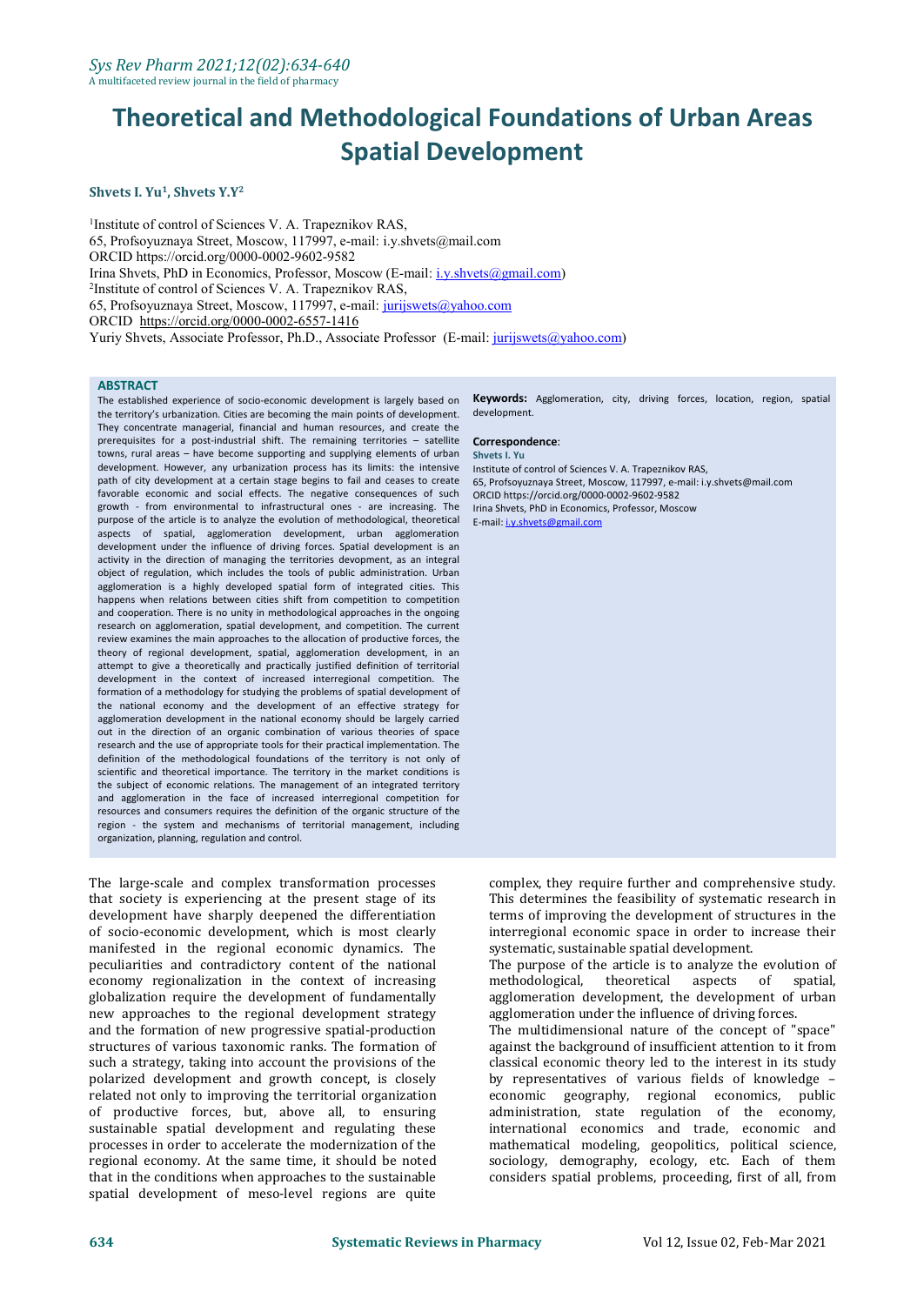its own subject of research and the corresponding methodology.

The features and trends of changes in the spatial structure largely determine the specifics and vectors of the country's development, its foreign policy and foreign economic situation, form its investment image, and affect the competitiveness level of the national economy. Therefore, they require study, analysis and consideration when making management decisions at the national and regional levels on the formation of the main strategic priorities in socio-economic development.

The formation of a common holistic methodology for studying the problems of spatial development and the creation of an effective mechanism for its state regulation should be carried out in the direction of maximizing the use of the scientific heritage by the representatives of various fields of knowledge, the subject of which is the territorial space and the processes occurring in it. It is through the generalization of the initial provisions of numerous scientific theories that it is possible to theoretically substantiate a complex system for managing spatial development and improving the efficiency of the national economy functioning as a whole. This determines the need for their study, systematization and adaptation to modern conditions. Insufficient adaptation to modern conditions. Insufficient consideration of the spatial features of the national economy development significantly narrows the practical value of many studies.

Based on the principles of a systematic approach, all the influence of a factors that affect spatial development can be divided into Socio-economic factors that affect spatial development can be divided into internal (those that operate within a particular country or region and depend on its specific natural and climatic, industrial, social and other conditions) and external (due to the influence of the external environment of a particular country). In accordance with this, we distinguish relatively independent groups of spatial development theories:

-the first group of theories includes those that justify the directions of the national economy spatial development under the influence of internal factors and development potentials; location theories; geographical and economic geographical theories; additional regional advantages theories; theories of non-equilibrium development of economic space; urban economy theories;

-the second group of theories includes those that justify general econ the influence of "external" factors on the national structure [7]. the influence of "external" factors on the national economy spatial development: cross-border cooperation theories, geopolitical theories; international trade theories; interregional integration theories, including "European regionalism".

The geographical theories from the first scientific concept in which space was considered as a subject of scientific research involved horology ("the science of space"). Its formation took place in the second half of the XIX - first half of the XX century. Well-known representatives of this school including A. Humboldt, K. Ritter, A. Gettner, justified the need to consider geographical phenomena in their relationship and put forward the idea of the need to search for general laws of the existence of the planet's geographical shell.

One of the paradoxes of the classical school of political economy was the isolation of spatial science from classical economic theories and the study of economic phenomena in their temporal component, outside of their spatial characteristics.

The theoretical validity of the production forces placement in the territories, as the subject of research, was formed in the standard theories of the XIX century, the apologists of which were I. Tyunenaev, V. Lowndhart, A. Weber [1, 2].

In classical standard theories, the production forces were placed based on the modeling of spatial economic equilibrium, abstracted from multiplicative influences and in-depth quantitative analysis of primary factors.

Approaches to quantitative methods of assessing the effectiveness of the certain industries and enterprises placement were laid and developed, which became the basis for the development and application of modeling methods in forecasting the national economy development, including at the regional level. In addition, the content of these theories gives an idea of the root causes of differentiation and the different rates and nature of territorial development, the main of which are the microeconomic interests of individual producers. Not going into detail on the features of the theory, since their provisions are sufficiently analyzed in the scientific literature, we note only that they share a common methodological approach: all the authors examined the economic problem of placing objects in space solely in terms of the interests of any individual company or industry. However, they did not manage to go beyond their own narrowed range of issues and bring spatial problems to the macroeconomic level. Therefore, the authors of these theories did not consider the instruments of state regulation of the national economy (including the regulation of regional development) and the influence of spatial features on its development.<br>Socio-economic development, associated with

Socio-economic development, associated with institutional and technological development, showed the insufficiency of the microeconomic approach in the study of the productive force's placement. The representatives of the subnational economic complexes formation and development theory tried to find complex solutions in their research.

O. Englander and G. Ritchl, T. Palander [3, 4, 5, 6] synthesize the theories of agricultural and industrial standards, analyze interrelated enterprises. What is fundamentally important, they consider the economic space as a space endowed with heterogeneity of properties.

In his classical model of general economic equilibrium, L. Walras includes the theory of regional economy, the general economic theory in the logical and mathematical structure [7].

An important difference between neoclassical theories of spatial distribution and classical theories is the awareness that it is impossible to construct a model of general spatial economic equilibrium.

A. Goettner made a significant contribution to the formation of the horological concept. He believed that the object of studying geography should be the earth's space together with the objects and phenomena that fill it and interact with each other, i.e. there is a causal relationship between them. In his opinion, such systems of geographical objects include human society. Individual unique messages of certain objects and phenomena lead to the appearance of geographical countries [8].

The main ideas of the horological approach to the study of space were developed by representatives of the spatial analysis school - V. Bunge, P. Haggett, D. Harvey, and others [9, 10, 11].

Of special interest is the methodology of the studying the factors determining the distribution of economic entities in space, the necessity of taking into account as many of the processes underlying the patterns and possible changes of spatial development, the deepening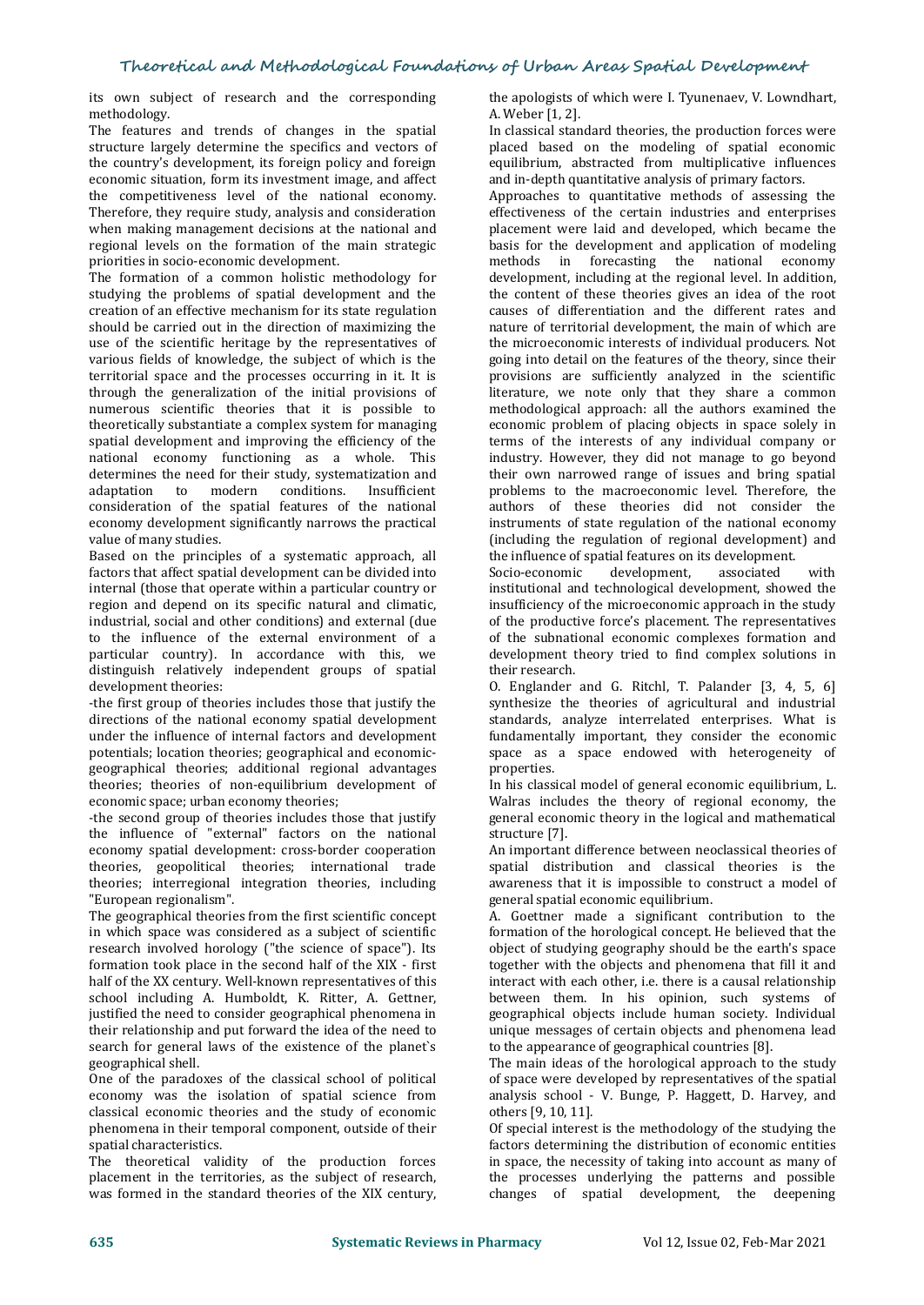understanding of the spatial relationships, the study of the interaction between its individual components (moving), the search for ways of optimizing this placement with the development of appropriate mathematical tools, as possible.

Spatial research received a new color thanks to the fundamental work by A. Lesh [12], where he first proposed to consider territorial space from the standpoint of the macroeconomic level. In his Theory of Spatial Economic Equilibrium, A. Lesh generalizes the previous models and expands the subject of the location theory from the micro-level to the level of economic districts. A. Lesh's scientific approach to spatial economic equilibrium is based on an abstract-theoretical analysis of the production location on a homogeneous territory, taking into account the effect of production concentration, transport costs, without taking into account other factors. This made it possible to formulate approaches to the integrated use of the territory, taking into account both the needs of various industries and the settlements location, as well as to identify the patterns and scientifically substantiate the impact on the overall development of the national economy of its individual territorial entities - economic regions, to reveal the nature of economic relations between them and to identify the factors that lead to a violation of the overall spatial balance in the national economy.

The application of the macroeconomic approach in spatial studies also allowed the scientists to justify state intervention with the purpose of increasing the efficiency of the problem regions` economy functioning to improve the methodology and methods of statistical analysis of trends in spatial units (economic regions), the indicators on and of intraregional economic ties to develop spatial models that allow to assess the national economy development taking into account the nature of the individual regions in the dynamics.

At the same time, the theory of industrial complex placement began to be actively developed, which was characterized by an integrated approach and justification of the feasibility of placing enterprises. In contrast to classical theories, the theory of the industrial complex's location justifies taking into account the spatial features of the national economy. The greatest contribution to the development of this theory was made by M. Streit [13], K. Ritcher [14] and S. Tsamansky [15].

The development of Soviet regionalism was actually isolated and had its own specifics, due to the scale of the country, the existing command and administrative system of economic management, and political tasks. However, the approaches and methodology used in these studies may still be of interest today. It particularly concerns the development of the economic zoning theory, methods of research and regulation of territorial proportions, the definition of the role of cities in the socio-economic development of the country and the definition of scientific approaches to the management of their development.

Justifying the theory of cities, N. Baransky noted the exceptional importance of the organizational functions performed by cities and emphasized: "The study of cities as focal points should be associated with the study of the territory within their sphere of influence, and especially with the study of the territory directly adjacent to the city" [16]. N. N. Baranovsky formed a scientific approach to the study of the influence of spatial differences in the natural environment of the territory on the development of production areas of the economy.

An interesting approach to the geographical division of labor, as a spatial form of the social division of labor, which is characterized by a gap between the place of production and the place of consumption. The economic and geographical location theory, the theory of spatial connections and relations were justified in this vein. N. N. Baranovsky paid great attention to the development of the geographical areas theory, as well as the development of the theory of cities as organizing elements, economic region centers, nodes of the transport network nodes.

The theory of cities (urban economy) was further developed in the works by I. Sigov  $[17]$ , V. V. Finagin  $[18]$ , A.V. Stepanenko [19], and others.

The importance of this group of theories and the need for their further development, especially in modern conditions, lies in the fact that the concentration of a significant number of people, production and scientific and technical potential in cities and urban agglomerations determines their decisive influence on the economic development of individual regions and the national economy as a whole. Thus, effective management of spatial development and solutions to regional problems is impossible without taking into account the specifics and dynamics of the development of cities and urban agglomerations.

In the second half of the twentieth century, many scientists from different countries focused on the problems of studying the driving forces that lead to significant differences in spatial development between individual territories. The result of their efforts was a number of theories, which we have combined into the group "theories of non-equilibrium development of the economic space". First of all, it is necessary to distinguish the theory of "diffusion of innovations" by T. Hegerstrand [20] (which explains the mechanism of changes occurring in spatial development through the regularity established by the author - the time-stretched process of spreading innovations from one region to another) the polarized development theory by G. Myrdal [21] (in which the author, explores the reasons for the difference in the development of the territorial core and the periphery, which makes it possible to justify the main patterns of territorial concentration of the economy and population in nodal centers that can influence the surrounding regions and stimulate their development); the "center periphery" theory by J. Fridman, in which, revealing the nature of the interaction between central and peripheral regions, that manifest itself in the counter flows of innovations and various types of resources, the scientist showed the reasons for the uneven development of the national economy in space.

Transforming growth or any kind of activity in the economic growth of a nation should be governed by institutions that express a common interest of the nation [23]. The "volcano" model by H. Khuzhe, which shows the role of large urban agglomerations in the welfare of the backward areas through impulsive nature of innovation activities and their distribution to the periphery. But sooner or later, these impulses fade through the negative factors inherent in urban agglomeration, resulting in depressed old industrial areas.

Competition for the markets of resources and consumers leads to a conflict of interests of economic entities at the international, national, and regional levels. This conflict has the character of economic, political, and social competition and must be resolved by the participants in social relations themselves. The most interesting scientific approaches that offer solutions to these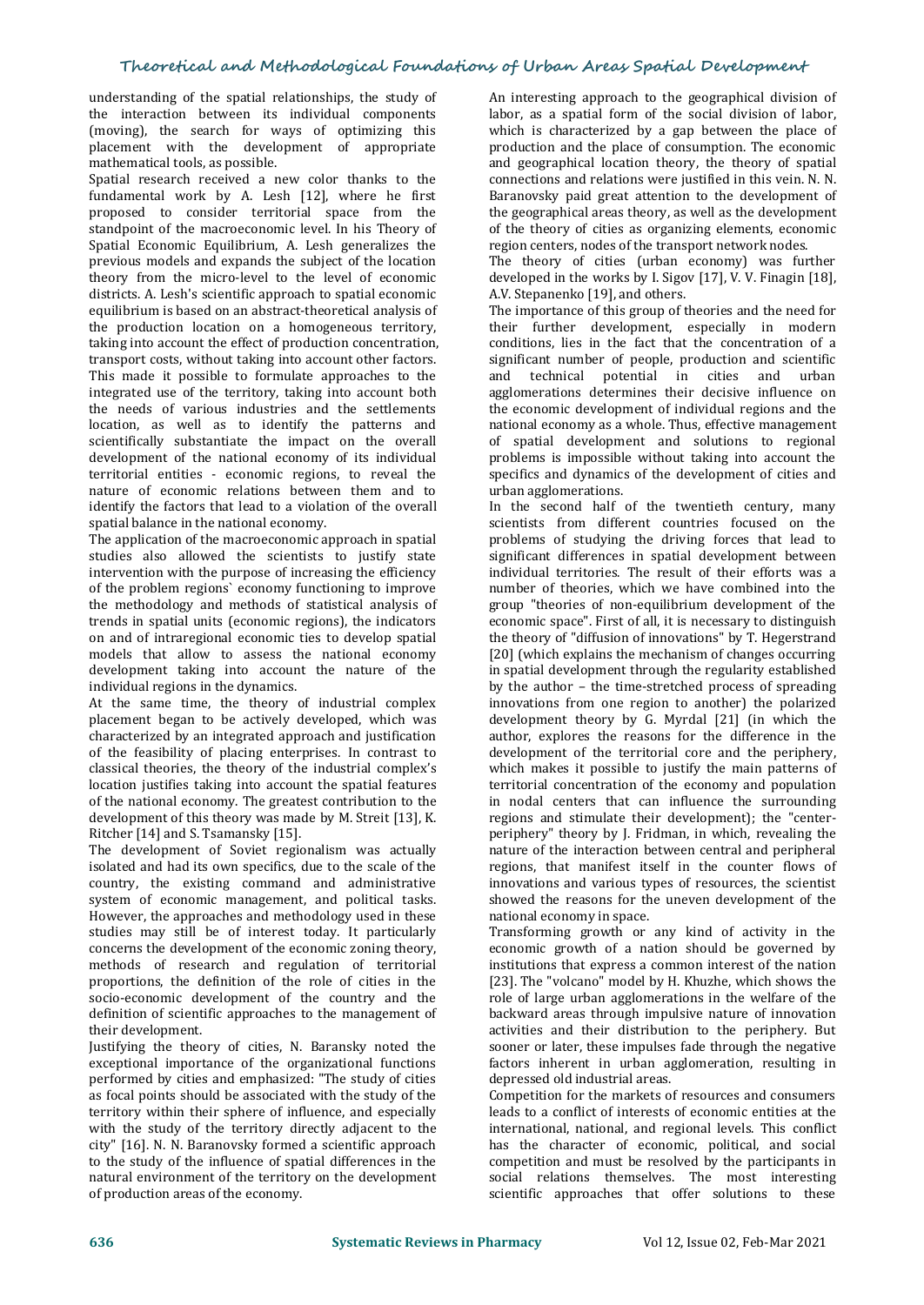conflicts include the growth poles theory, the worldsystem-economic, space-time approach to the theory of the global capitalism development, the world-system geopolitical theory of changes in the spatial power of states, the region-quasi-corporation concept, the evolutionary economic theory, the concept of global cities-regions.

The growth poles theory by F. Perrou and W. Alonso focuses regions to self-development on the basis of stimulation, unification, consolidation of intersectoral relations through the development of infrastructure projects. The objective nature of uneven development is justified, the attention is focused on the need for purposeful state intervention in this process: the economic growth of the totality of territories and population can thus be achieved only through the conscious arrangement of the environment for the dissemination of the development pole results.

In accordance with world-system-economic, space-time approach to the theory of the global capitalism development by I. Wallerstein, F. Braudel and world system-geopolitical theory of changes in the spatial power of states by P. Collins, J. Modelski, T. Skocpol, J. Abu-Lahoda, the political and economic center lives on the exploitation of the peripheral regions-colonies, at the expense of non-equivalent exchange. Which is confirmed by the evolutionary economic theory by R. Nelson, S. Unter, V. L. Makarov, V. I. Mayevsky, revealing the cause and-effect relationships of conflicts of global market competition for resources and sales markets.

In their concept of the region-quasi-corporation, P. Aikan, S. Boussier, F. Cook, and S. Kvetovsky justify the development of agglomeration and the region based on corporate and inter-network interactions.

The concept of global cities-regions by J. Friedman, G. Wolf, S. Sassen, A. J. Scott substantiates the fundamental role of three hundred world megacities-regions: the population of which is from 1 million to 10 million people. Only those who can make the most effective systematic use of socio-political and economic factors of development will be able to defend their interests.

At the end of the twentieth century, the processes of intra-state regional competition are intensified due to the desire of entrepreneurs to increase income and maintain their own positions in the market. The theory of additional regional advantages - the cluster theory by M. Porter, D. Mailat and the new economic geography by P. Krugman - is devoted to the theoretical justification of these phenomena. Scientists define ideas and carefully analyze the "driving forces" of regional development in modern conditions, the main of which are the concentration of producers and consumers in a limited area, which, according to these scientists, contributes to the growth of efficiency, production specialization, improvement of production processes and introduction of innovations [24], as well as the agglomeration effect The evolutional manner and "aggregate causality", signs of which are the prossible and "aggregate causality", signs of which are the companies' desire to be placed in the most concentrated economic space, and the concentration of space in the places of the largest location of companies. According to M. Porter, local competitive advantages and competition at the regional level are an important basis for the formation of effective competition in local markets.

The modern studies devoted to the problems of certain territorial entities, including agglomerations, consider the region model as a quasi-corporation. The works by M. Keating and J. Laughlin consider the institutional, economic and scientific prerequisites for the

reconstruction of the region into aquasi-corporation [25]. Proponents and followers of this theory are V. V. Maslakov, K. I. Zubkov, V. Yu. Plenki, K. Norkin, S. Taylor [26, 27].

The economic conditions for the implementation of the corporate effect during the regional economic environment restructuring are derived from the vision of the corporation as an economic entity and a social organization. The corporation differs from the existing business organization model of the conglomerate structure by a wide interpenetration, primarily by a synergistic effect. In its content, synergy is achieving interaction of individual elements of the system. Synergy is a phenomenon where the revenue from sharing resources exceeds the sum of the revenue from using the same revenue separately. The problem of achieving a synergistic effect due to the influence of the human factor is defined as the growth of effective leadership of urban and regional self-government. By analogy with the corporation, the effectiveness of the organization of economic management at the regional level is achieved through the following: effective management, growth of the role of service and dispositive production systems (marketing, logistics, financial and consulting services, supply, communications, information support), collective use at intersectoral junctions.

A territory as a quasi-corporation is an association of people based on the use of an independent right for the best realization or protection of their collective interests in the form of a social union that has a distinct objective function and the ability to act as an integral subject. If this approach appears to build a regional economic system in the form of a territorial corporation, the main are institutional prerequisites of the regions restructuring based on delegation of authority by central governments to the regional ones, and economic prerequisites, due to increased competition.

The scientific trend of manageralism, whose object of study is the region, evolved in the direction of contract management in the 90s. If the first theory is based on the assumption that the most effective management models, represented by the private sector, can be used in the field of public management, in particular, regional management, the second – on clear criteria for achieving corporate efficiency with a marginal reduction in management costs.

The regional economy becomes competitive and reaches market equilibrium when four conditions are met: the company achieves zero economic profit in all locations guaranteed by the rental offer of the regional authorities; the households achieve the same service level in all locations; the land is leased to the highest bidder; the total demand for labor from companies in the business district corresponds to the total amount of labor in the residential area.

The evolution of the Russian regions development is based on institutional and economic restructuring, including using the model of the region quasi-corporation with the formation of the necessary prerequisites. This trend of regional development transformation – from a territorial-industrial direction to a functional-spatial one, towards the corporatization of the regional and urban economy - will determine the next decades of economic development in the Russian regions. A kind of transitional form of transformation processes at the regional level can be financial and industrial groups, holdings, multinational corporations, strategic unions of enterprises, cluster-type formations. It is such structures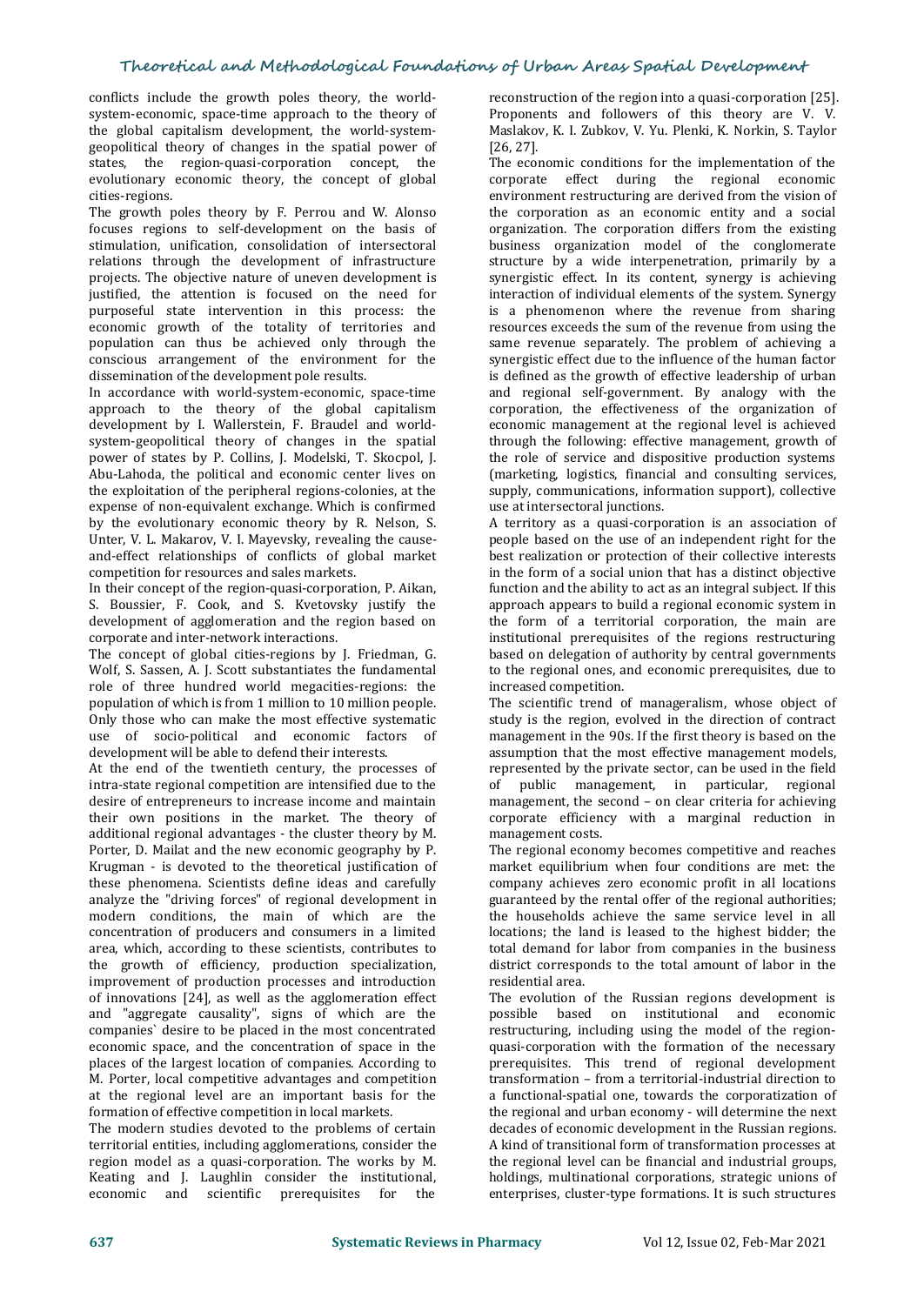that can cover issues from the production of products at the enterprise to increasing the overall regional effect and agglomeration effect. The focus on maintaining the development of intraregional, interstate, and transnational economic relations creates economic prerequisites for the regional systems restructuring. Thus, being a kind of organization, the territory acquires certain principles of activity of a corporate or non corporate organization. The principal feature of the territory with a corporate management structure is that it uses strategies typical of enterprises in its development, related to the analysis of cost minimization, cost optimization and revenue maximization, the search for alternative solutions, and development management.

The strengthening of the territorial division of labor, spatial defragmentation, and territorial integration within the territorial framework of the national economy made it possible to consider economic regions as subnational economies.

The trend of recent decades shows that an important factor of influence on regional development of the national economies become external factors, which are externed by active globalization processes in the world research program" [30]. caused by active globalization processes in the world economic system, further development of international economic relations, certain unification of the socio economic conditions of life and work, trends in inter-state convergence, emergence of new forms of interstate and interregional cooperation, creation of supranational organizations, in particular the European community. Influenced by these factors, the regional development of individual national economies undergoes significant changes and requires appropriate theoretical justification and consideration in the practical activities of the state.

First of all, this concerns the influence of political factors on regional development, combined with the economic advantages and competitiveness of national economies. The theoretical basis for the study of these processes is geopolitical and geo-economic concepts, which explore the mechanisms of creation and functioning of such geo economic objects as free economic zones, technopolises, cyberports, regional, sub-regional, cross-border entities, euroregions, corporations, etc. [28, 29].

International trade is a fairly powerful factor in influencing regional development, which at the same time causes its unevenness on the scale of the national economy. The basic foundations of the study of the role of trade in modern regional development are laid in the theory by Heckscher-Ohlin and were further developed in the theoretical concepts by V. Leontiev, M. Porter, P. Krugman, etc.<br>Another fa

factor that significantly affects the transformation of the economic space and stimulates territorial development is interregional competition. Studying it over the past decade, scientists have developed a number of theories and concepts (in particular, the new theory of endogenous regional growth, the competitive regionalism concept, the European regional competitive model, the Technomost concept, the urban competition concept). The use of certain provisions of these theories and concepts can also be useful in justifying the strategy of spatial development in the near future.

Thus, the theories explaining the influence of "external" factors should also be considered as a theoretical basis for studying the problems of the national economy spatial development and taken into account when determining the measures of state regional policy aimed at achieving

and ensuring harmonization of the national economy spatial development.

Spatial economics is a more integrated scientific field than traditional regional economics; its subject is not only regions and regional systems, but also all spatial forms of economy and settlement, including many spatial networks. The essence of spatial economics is to overcome the stereotypes of "point" macroeconomics (according to which the national economy is considered as a homogeneous mono-object) and theoretically cover a wide range of spatial phenomena. Granberg explains the reason for the transition from "territorial" to "spatial" development: "In physical geography, a division of concepts is accepted: "territory" is a limited part of the solid surface of the Earth, "the waters" mean limited part of the water surface of the Earth and "airtria" is the part of air envelope of the Earth, associated with a particular territory or area. Thus, the territory of the water area and airtria is part of the Earth's space. And there is also the inner, largest part of the Earth's space. Therefore, the idea of spatial rather than territorial development more closely corresponds to the idea of a comprehensive

In Federal Law No. 172-FZ dated June 28, 2014 "On Strategic Planning in the Russian Federation", the spatial development of the Russian Federation is considered "as the regional development of the Russian Federation, aimed at maintaining the stability of the settlement system on the territory of the Russian Federation".

In their study, V. Knyaginin and Yu. Perelygin reveal the content of spatial development as the implementation of a set of management measures in the direction of harmonization of multidirectional processes and optimization of ongoing changes in the territory [31].

An interesting approach is that proposed by I. T. Nasretdinov, who considers spatial and economic development as an objective process that includes the microeconomic level of restructuring and integration of enterprises, providing framework conditions at the mesolevels: providing regulatory, economic and organizational conditions, guarantees and incentives for activities aimed at economic formation, the development of the competitive potential of enterprises [32].

To expand the methodological apparatus for assessing the spatial transformation of the economy, S.A. Suspitsyn studies the process of changing long-term stable indicators of the Russian multi-regional economic system development. He explores the transformation of the economic space of the Russian Federation within the normative approach - as a movement towards a given territorial structure of the economy, as well as in the positivist traditions, studying the evolution of the spatial distribution of economic activity and identifying its causes, factors and limitations [33].

Thus, it can be argued that spatial development can be understood as an activity in the direction of managing the development of territories, as an integral object of regulation, which includes the tools of this management. Spatial development of territories occupies an important place in the state regulation of socio-economic development. This is primarily related to ensuring sustainable territorial, socio-economic development and national security.

The methodological basis for reforming the administrative-territorial organization is the principles and criteria for optimizing the self-government of administrative-territorial units, which ensure the territories self-sufficiency. The territory self-sufficiency is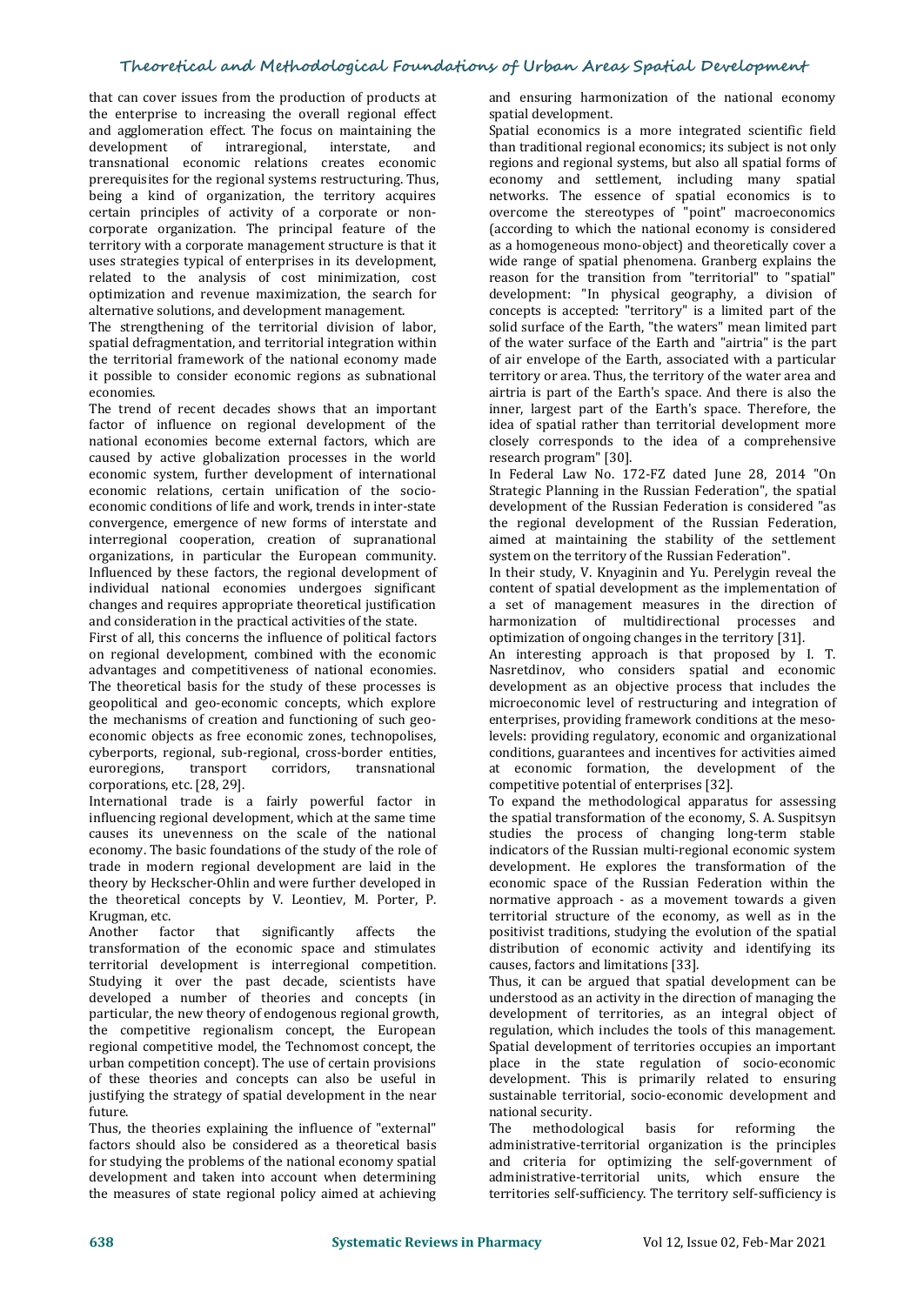understood as the principle of self-government, according to which a regional association should own resources: material, financial, information, human ones, to ensure the performance of the territorial development functions – and social and legal protection of the population.

The methodological basis of the modern study of spatial development is the functional-territorial approach to the productive force's allocation, which is an achievement in comparison with the territorial-industrial understanding of the regional economy, including agglomeration development. The region-forming basis is cities and towns, which act as integrated and interdependent economic units. The research methodology is based on<br>the recognition of the regional economy as the subject of 2 the recognition of the regional economy as the subject of the market economy and extrapolation of the<br>mechanisms of the cornorate association's development mechanisms of the corporate association's development at the regional level. These comparisons are based on the definition of the goals and objectives of the regional economy, strategic directions for the territorial development, the implementation of management functions within specific regions, the production of a regional product and its evaluation.

Manufacturers and sellers compete directly in the market, not the country, region, or city. But the territory makes it possible to create conditions for the development of these<br>competitive advantages through formation of framework 6 competitive advantages through formation of framework conditions, increased development potentials, availability of infrastructure services, concentration, inter-company and inter-network interactions, etc. They have certain<br>competitive advantages the presence and condition of 8 competitive advantages, the presence and condition of which makes it possible for manufacturers and sellers to have certain preferences in the market. Therefore, the development of competitive advantages, increasing the competitiveness level of commodity producers should become a priority of spatial development. The practical basis for the creation and implementation of the state policy aimed at spatial development, including agglomeration development, should be the solution of the following main tasks:

- assessing the degree of competitiveness of the economy and defining conditions and factors that can promote effective competition, increase the economic potential of the territory.

- justifying priority industries, industries and types of products that have or can gain competitive advantages in the short and medium term in the domestic and foreign 1969. V. 9.<br>markets. 15. Czamanski markets.

- identifying ways and measures of state assistance to increase the production competitiveness, in particular through targeted support for priority industries and production.

combining the efforts of state policy in the implementation of structural adjustment, innovation policy and socio-economic development of the territory with increasing the competitiveness of the economy.

- scientific, practical and institutional support for measures to improve the competitiveness of the regional<br>economy, based on regional conditions and economy, based on regional conditions and 18. Finagin V.V. City's economy: theory, practice, characteristics of the national and global markets.

The common methodology for studying the problems of the national economy spatial development and the development of an effective strategy for agglomeration development in the national economy should formed aiming at an organic combination of various theories of space research and the use of appropriate tools for their practical implementation. The definition of the methodological foundations of the territory is notonly of scientific and theoretical importance. The territory in the

conditions of the market is the subject of economic relations. The management of an integrated territory and agglomeration in the face of increased interregional competition for resources and consumers requires the definition of the organic structure of the region-system and mechanisms of territorial management, including organization, planning, regulation and control.

#### **REFERENCES**

- 1. [Launhardt](https://ru.wikipedia.org/wiki/%D0%9B%D0%B0%D1%83%D0%BD%D1%85%D0%B0%D1%80%D0%B4%D1%82,_%D0%92%D0%B8%D0%BB%D1%8C%D0%B3%D0%B5%D0%BB%D1%8C%D0%BC) W. Die Bestimmung des [zweckmässigsten](https://books.google.ru/books?id=zgM-AQAAMAAJ&pg=RA1-PA106&redir_esc=y) Standortes einer gewerblichen Anlage// [Zeitschrift](https://en.wikipedia.org/wiki/de:Zeitschrift_des_Vereins_deutscher_Ingenieure) des Vereines deutscher Ingenieure. 1882. v.26 (Mar), pp. 101-115.
- 2. A. Weber. Theory of industrial placement. Moscow: Kniga, 1926. 220 p..
- 3. Engländer O. Kritisches and Positives zu einer allgemeinen reinen Lehre vom Standort// Zeitschrift für Volkswirtschaft und Sozialpolitik, Neue Folge, 1926. 5.
- 4. Ritschl Vgl. H. Reine und historische Dynamik des Standortes der Erzeugungszweige, in: Schmollers Jahrbuch 51,(1927), S. 813ff., insbes. S. 826.
- 5. Greenhut M. Plant Location in Theory and Practise. The Economics of Space, Chapel Hill 1956, insbes. Teil II, S. 101 ff.
- 6. Palander T. Beiträge zur Standortstheorie. Almqvist
- Walras L. Elements of pure political economy. Moscow: Izograf, 2000. 448 p.
- Gettner A. Geography. Its story is the nature and methods. M. 2020. 426 p.
- 9. Bunge V. Theoretical geography / ed. Gokhman V. M. M.: Izd-vo: Progress, 1967. 281 p.
- 10. Haggett P. Spatial analysis in economic geography. Moscow: Izd-vo: Progress, 1968. 391 p.
- 11. Harvey David Social Justice and the City. University of Georgia Press. 2010.356 р.
- 12. Lesh A. Geographical location of the farm: Translated from English by A. Lesh. Introduction and ed. by Ya. G. Feigin. M., 1959. 456 p.
- 13. Streit M. Spatial association and economic linkages between industries // Journal of Regional Science. 1969. V. 9.
- 14. Richter С. The impact of industrial linkages on geographic association // Journal of Regional Science.
- 1969. V. 9.<br>Czamanski S. Needless complexity in the identification of industrial complexes: A comment// Journal of Regional Science. 1977. V. 17.
- 16. Baransky N. N. Selected Works: the formation of Soviet economic geography / N. N. Baransky; editorial board V. A. Anuchin et al., Moscow: Mysl, 1980, 287 p.
- 17. Management of large cities development/ Institute of Socio-Economic Problems. USSR Academy of Sciences; ed. by I. I. whitefish. Leningrad: Nauka, 1985. 223 p.
- prospects, Institute of the economy of industry of the USSR. K.: Nauk. dumka, 1983. 162 p.
- 19. Stepanenko A.V. Cities in the conditions of developed socialism; Academy of Sciences of the Ukrainian SSR, Council for the Study of Productive Forces of the USSR. K.: Nauk. dumka, 1981. 295 p.
- 20. Hagerstrand T. Aspects of the Spatial Structure of Social Communication and the Diffusion of Information.// Papers and Proceedings of the Regional Science Association.1966. vol.16. p.27-42.